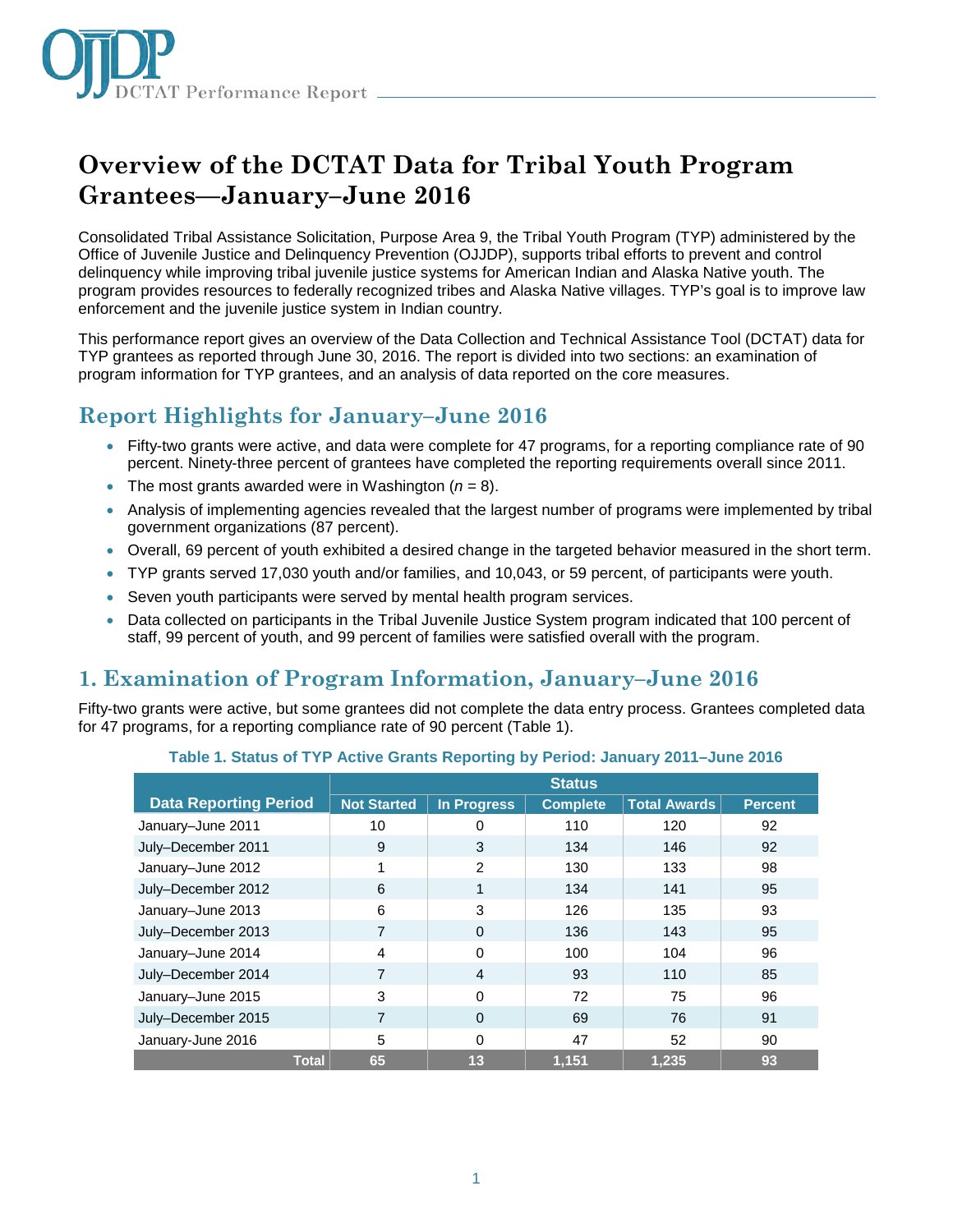Table 2 presents target population data and the number of grantees that target each population for service. Targeted services include any services or approaches specifically designed to meet the needs of the population (e.g., gender-specific, culturally based, developmentally appropriate).

Grantees are only required to report target population information once in the DCTAT. However, grantees may update their target population information to best fit their program during the life of the award. The variation in numbers between each reporting period is caused by the number of active or inactive Federal awards during the reporting period or additional services that grantees may have added to their programs.

|                                               | Number of Grantees Serving Group During Reporting Period |                    |                   |  |
|-----------------------------------------------|----------------------------------------------------------|--------------------|-------------------|--|
| <b>Population</b>                             | January-June 2015                                        | July-December 2015 | January-June 2016 |  |
| <b>Race/Ethnicity</b>                         |                                                          |                    |                   |  |
| American Indian/Alaska Native                 | 64                                                       | 70                 | 48                |  |
| Asian                                         | $\mathbf{1}$                                             | $\overline{2}$     | $\overline{2}$    |  |
| Black/African American                        | 6                                                        | 6                  | 6                 |  |
| Caucasian/Non-Latino                          | 5                                                        | $6\phantom{a}$     | 5                 |  |
| Hispanic or Latino (of Any Race)              | 5                                                        | $\overline{7}$     | 6                 |  |
| Native Hawaiian and Other<br>Pacific Islander | $\overline{2}$                                           | $\overline{4}$     | 3                 |  |
| Other Race                                    | $\mathbf{1}$                                             | 1                  | $\overline{2}$    |  |
| White/Caucasian                               | 9                                                        | 10                 | 8                 |  |
| Youth Population Not Served<br>Directly       | $\boldsymbol{9}$                                         | 6                  | $\overline{4}$    |  |
| <b>Justice System Status</b>                  |                                                          |                    |                   |  |
| At-Risk Population (No Prior<br>Offense)      | 55                                                       | 62                 | 42                |  |
| <b>First-Time Offenders</b>                   | 26                                                       | 32                 | 20                |  |
| <b>Repeat Offenders</b>                       | 23                                                       | 26                 | 19                |  |
| Sex Offenders                                 | $\overline{4}$                                           | 5                  | $\overline{4}$    |  |
| <b>Status Offenders</b>                       | 15                                                       | 15                 | 10                |  |
| <b>Violent Offenders</b>                      | 8                                                        | 8                  | 6                 |  |
| Youth Population Not Served<br>Directly       | 15                                                       | 10                 | 6                 |  |
| Gender                                        |                                                          |                    |                   |  |
| Male                                          | 61                                                       | 66                 | 45                |  |
| Female                                        | 61                                                       | 67                 | 46                |  |
| Youth Population Not Served<br>Directly       | 11                                                       | $\overline{7}$     | 5                 |  |
| Age                                           |                                                          |                    |                   |  |
| $0 - 10$                                      | 33                                                       | 38                 | 26                |  |
| $11 - 18$                                     | 62                                                       | 69                 | 47                |  |
| Older than 18                                 | 12                                                       | 14                 | 12                |  |
| Youth Population Not Served<br>Directly       | 11                                                       | 6                  | $\overline{4}$    |  |
| <b>Geographic Area</b>                        |                                                          |                    |                   |  |
| Rural                                         | 32                                                       | 40                 | 24                |  |
| Suburban                                      | $6\phantom{1}6$                                          | 10                 | $6\phantom{1}6$   |  |
| Tribal                                        | 56                                                       | 64                 | 43                |  |
| Urban                                         | $\,8\,$                                                  | 12                 | $\overline{9}$    |  |
| Youth Population Not<br>Served Directly       | 12                                                       | $\overline{7}$     | 5                 |  |
| <b>Other</b>                                  |                                                          |                    |                   |  |
| <b>Mental Health</b>                          | 28                                                       | 35                 | 23                |  |
| Substance Abuse                               | 35                                                       | 44                 | 31                |  |
| Truant/Dropout                                | 50                                                       | 56                 | 40                |  |

### **Table 2. Grantees Serving Target Populations: January 2015–June 2016**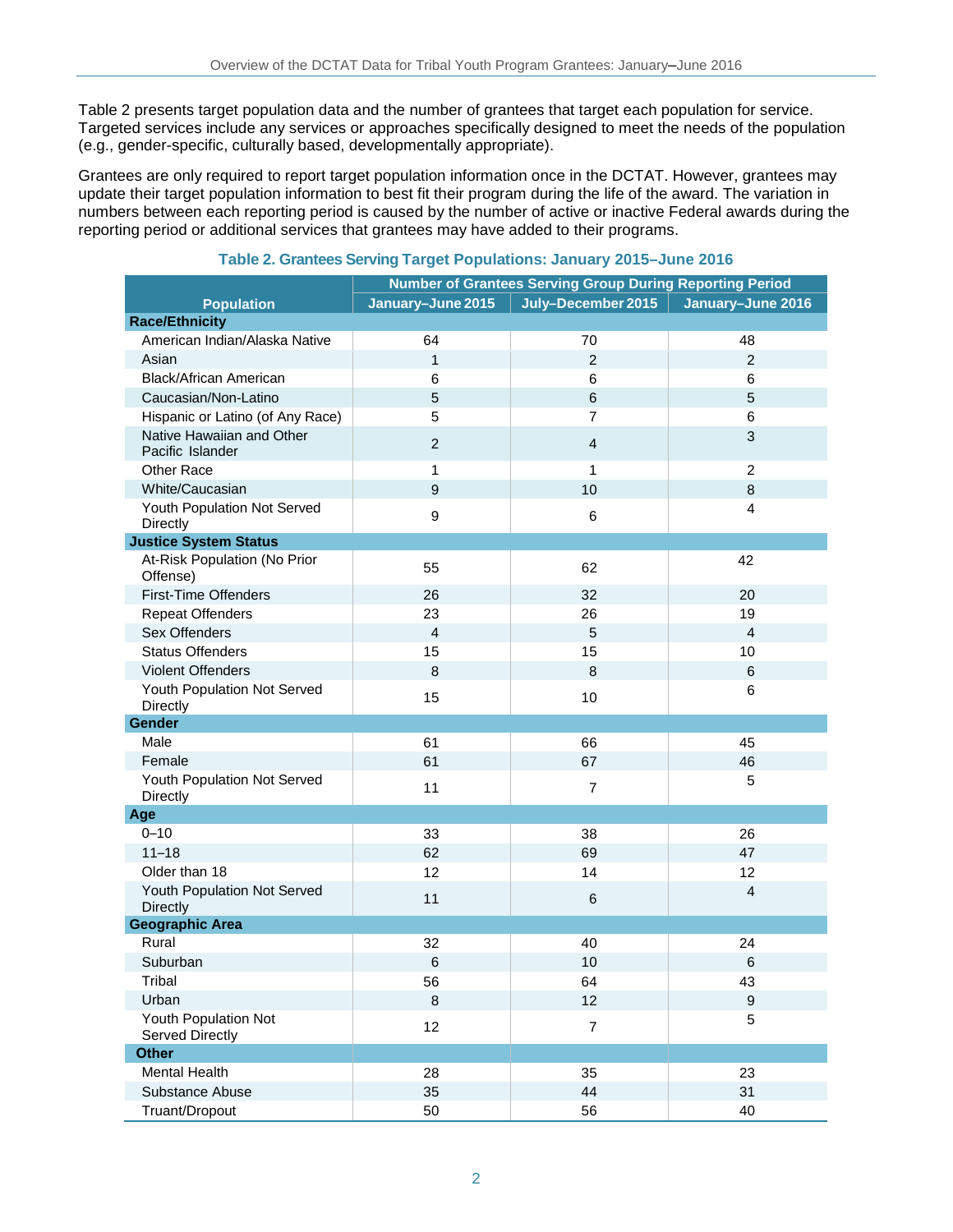Evidence-based programs and practices include program models that have been shown, through rigorous evaluation and replication, to be effective at preventing or reducing juvenile delinquency or related risk factors. About 40 percent of TYP grantees (*n* = 21) implemented evidence-based programs and/or practices through funding totaling \$9,178,996 (Figure 1).

**Figure 1. Grantees Implementing Evidence-Based Programs** 



Figure 2 represents the use of evidence-based programs and/or practices by reporting period since January 2012. Overall, there is a consistent use of evidence-based practices across the reporting periods.



**Figure 2. Evidence-Based Practices and/or Programs by Reporting Period: January 2012–June 2016**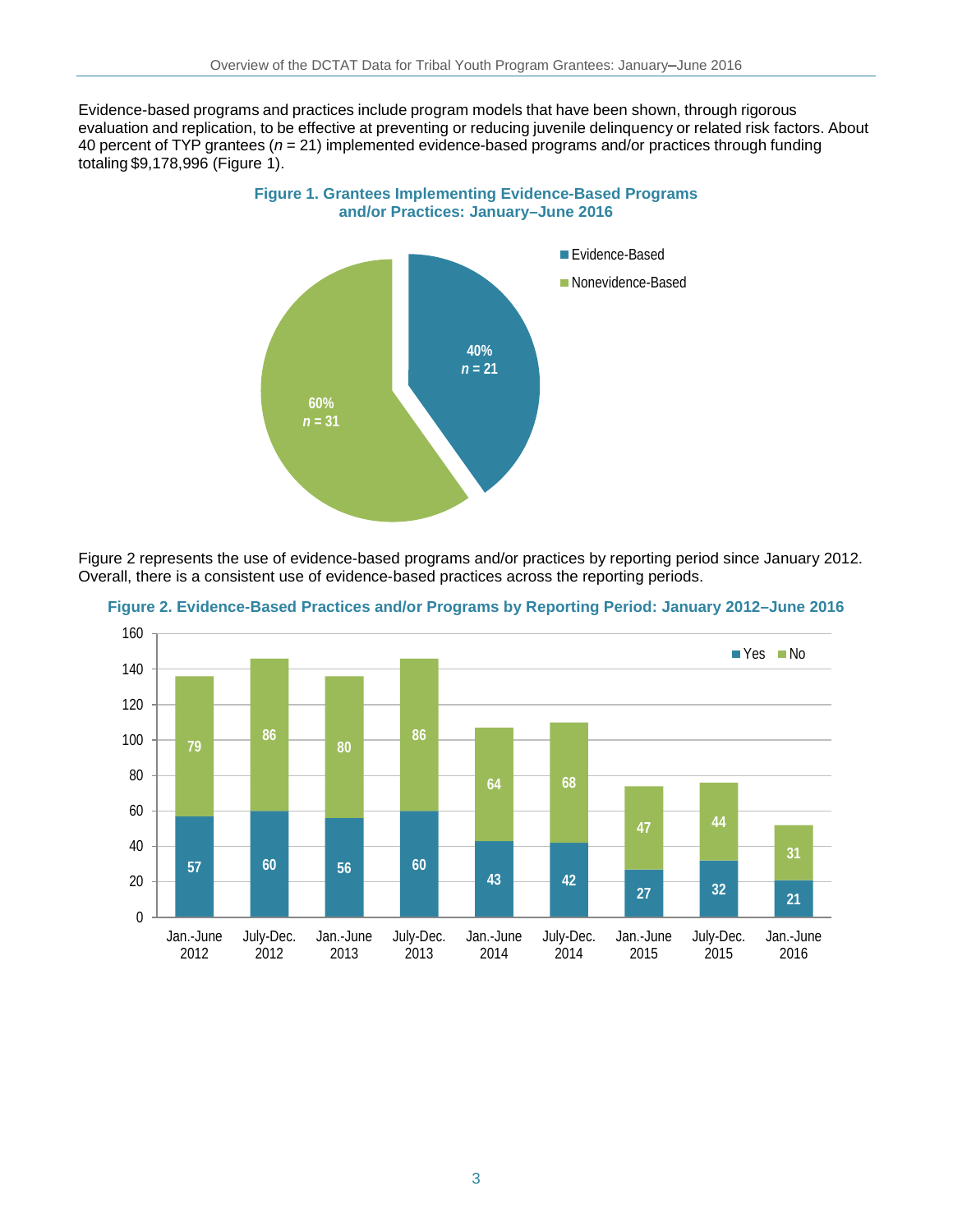Analysis of implementing agencies revealed that tribal government organizations administered the most programs (*n* = 45, 87 percent). Coming in second were nonprofit community-based organizations, administering 4 programs (almost 8 percent) (Figure 3).



**Figure 3. Grants by Implementing Organization Type: January–June 2016**

Table 3 shows the total grant amounts awarded to TYP grantees organized by State.<sup>1</sup> Based on current and active TYP grants, Washington received the most funds (\$3,419,763), followed by Alaska (\$3,157,369). In addition, Table 3 illustrates the number of grants implemented through TYP funds. The most grants awarded were in Washington (*N* = 8). Alaska reported the second highest number of grants (*N* = 7), and Arizona reported the third highest number  $(N = 5)$ .

#### **Grantee State** *N* **Grant Amount (Dollars) Grantee State** *N* **Grant Amount (Dollars)** AK 7 3,157,369 ND 2 928,773 AZ | 5 | 2,435,941 NE | 1 | 300,000 CA 3 1,217,320 NM 2 757,422  $CO$  1 417,554 NV 1 372,123 IA | 1 318,142 OK | 3 1,269,102 ID | 1 359,667 OR | 3 1,454,314 KS | 1 300,000 SC | 1 499,639 ME | 1 | 499,696 SD | 2 | 937,035 MI 4 1,429,742 WA 8 3,419,763

#### **Table 3. Total TYP Grant Amount by State: January–June 2016**

j

The amounts represent the grant program for the life of the award, regardless of when it was awarded, and does not account for how much funding has been spent during the reporting period.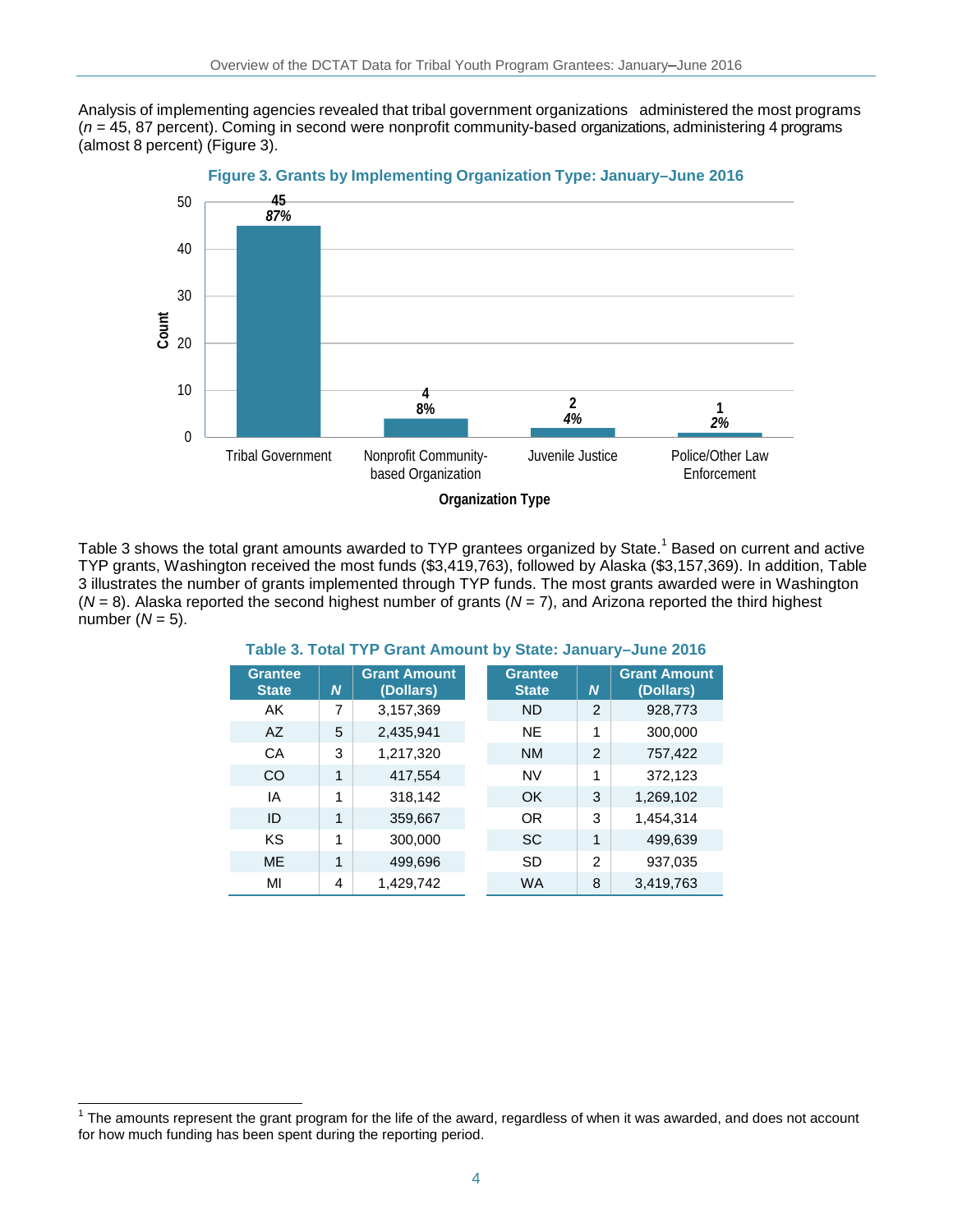Figure 4 represents the percentage of grantees (13 percent) who conducted planning activities. TYP grantees are required to have a dedicated planning period at the start of their grant award. Grantees are required to travel to strategic planning training sessions and submit a comprehensive plan for implementing their program. Further discussion of the planning period measures is in the Analysis of Core Measure Data section.



#### **Figure 4. Percent of Grantees in Their Planning Period: January–June 2016**

Figure 5 shows the percentage of grantee-selected program categories. The program category is a grouping method that corresponds to the activities approved in each OJJDP application. Grantees select a program category for the life of the award and do not change it unless OJJDP approves the change. The percentages represented in Figure 5 are for all active TYP awards in the DCTAT regardless of whether a grantee was operational during the reporting period.

Fifty-eight percent of grantees were implementing prevention services activities totaling \$16,039,077. This represents the largest program category. Interventions for court-involved youth and alcohol and drug abuse prevention programs tied for the second-largest category funded by TYP (14 percent), with \$4,114,128 and \$4,256,187 used to implement these programs, respectively; tribal juvenile justice systems came in third (12 percent), with a total allocated amount of \$3,353,259. The indigent defense program category was added to TYP in 2015, but no grantees reported implementing indigent defense activities during this reporting period.



#### **Figure 5. Grantee-Selected Program Categories (Percent): January–June 2016**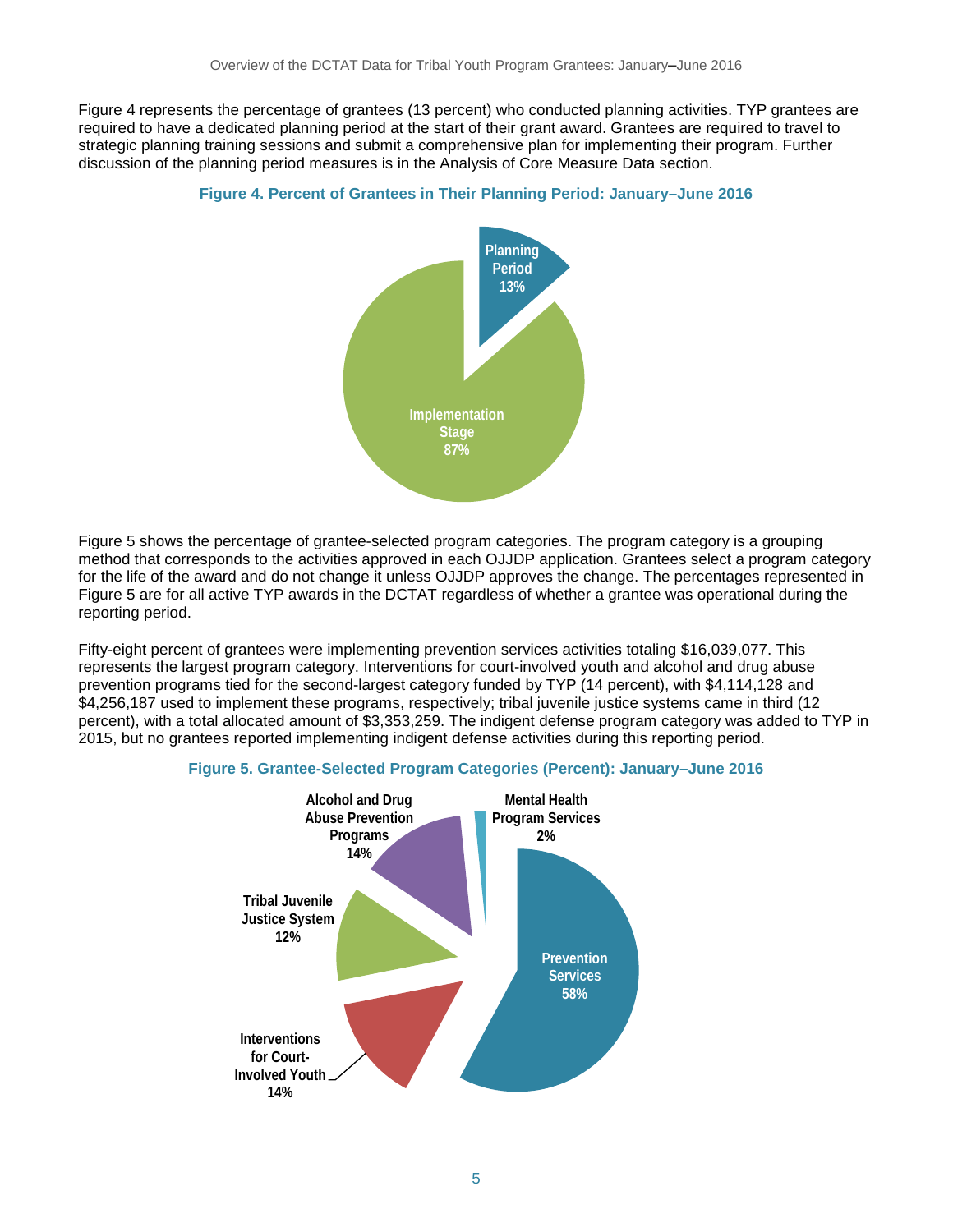## **2. Analysis of Core Measure Data from January–June 2016**

### *2.1 Analysis of Target Behaviors: January–June 2016*

This section presents an analysis of the data collected on the core indicators by program category. Grantees were required to measure performance and track data for certain target behaviors for programs using grant funds to provide direct services to youth. Data are collected on the number of youth who demonstrate a positive change in a targeted behavior during the reporting period. The table lists short-term (Table 4) outcome percentages for the specified target behavior for all program categories. TYP's main target behavior outcomes are cultural skill-building and substance use; however, grantees are able to report on any target behaviors serviced by their program. Gang resistance, GED, prosocial, and community involvement target behaviors are not included in Table 4, as only a few grantees provided these services, and when services were provided, it was typically for a very small number of youth.

Table 4 shows that overall, 71 percent of youth exhibited a desired change in the targeted behavior measured in the short term.

| <b>Target Behavior</b>                    | <b>Youth with Noted</b><br><b>Behavioral Change</b> | <b>Youth Receiving</b><br><b>Services for</b><br><b>Target Behavior</b> | <b>Percent of Youth with</b><br><b>Noted Behavioral</b><br>Change |
|-------------------------------------------|-----------------------------------------------------|-------------------------------------------------------------------------|-------------------------------------------------------------------|
| <b>Antisocial Behavior</b>                | 305                                                 | 357                                                                     | 85                                                                |
| Cultural Skill-Building/Cultural<br>Pride | 2,682                                               | 4,019                                                                   | 67                                                                |
| <b>Employment Status</b>                  | 39                                                  | 68                                                                      | 57                                                                |
| Family Functioning <sup>2</sup>           | 57                                                  | 83                                                                      | 69                                                                |
| <b>Family Relationships</b>               | 321                                                 | 357                                                                     | 90                                                                |
| <b>GPA</b>                                | 229                                                 | 275                                                                     | 83                                                                |
| <b>High School Completion</b>             | 50                                                  | 144                                                                     | 35                                                                |
| Job Skills                                | 49                                                  | 80                                                                      | 61                                                                |
| School Attendance                         | 419                                                 | 478                                                                     | 88                                                                |
| Social Competence                         | 181                                                 | 262                                                                     | 69                                                                |
| Substance Use                             | 317                                                 | 405                                                                     | 78                                                                |
| <b>Total</b>                              | 4,649                                               | 6,528                                                                   | 71                                                                |

**Table 4. Short-Term Performance Data on Target Behaviors: January–June 2016**

### *2.2 Analysis of Planning Year Activities: January–June 2016*

Seven grantees indicated that they conducted planning activities. As shown in Table 5, 37 partnerships were developed, and 18 people were trained. Grantees were also asked to report on the OJJDP-sponsored tribal meetings they attended. Eighty-six percent of grantees that conducted planning activities attended the tribal new grantee orientation ( $n=6$ ), and 71 percent ( $n=5$ ) attended a strategic planning meeting.

#### **Table 5. Planning Year Activities: January–June 2016**

| Performance Indicator <sup>'</sup>                              | <b>Data</b>      |
|-----------------------------------------------------------------|------------------|
| Number of partnerships developed                                | 37               |
| Number of people trained                                        | 18               |
| Planning activities conducted                                   | 7                |
| Percentage of grantees attending tribal new grantee orientation | 86%<br>$(n = 6)$ |
| Percentage of grantees attending strategic planning             | 71%<br>$(n=5)$   |

<sup>2</sup> Data for one Interventions for Court-Involved Youth grantee was excluded from this calculation. That grantee reported serving 261 youth for this target behavior, and 11 exhibited the behavior change.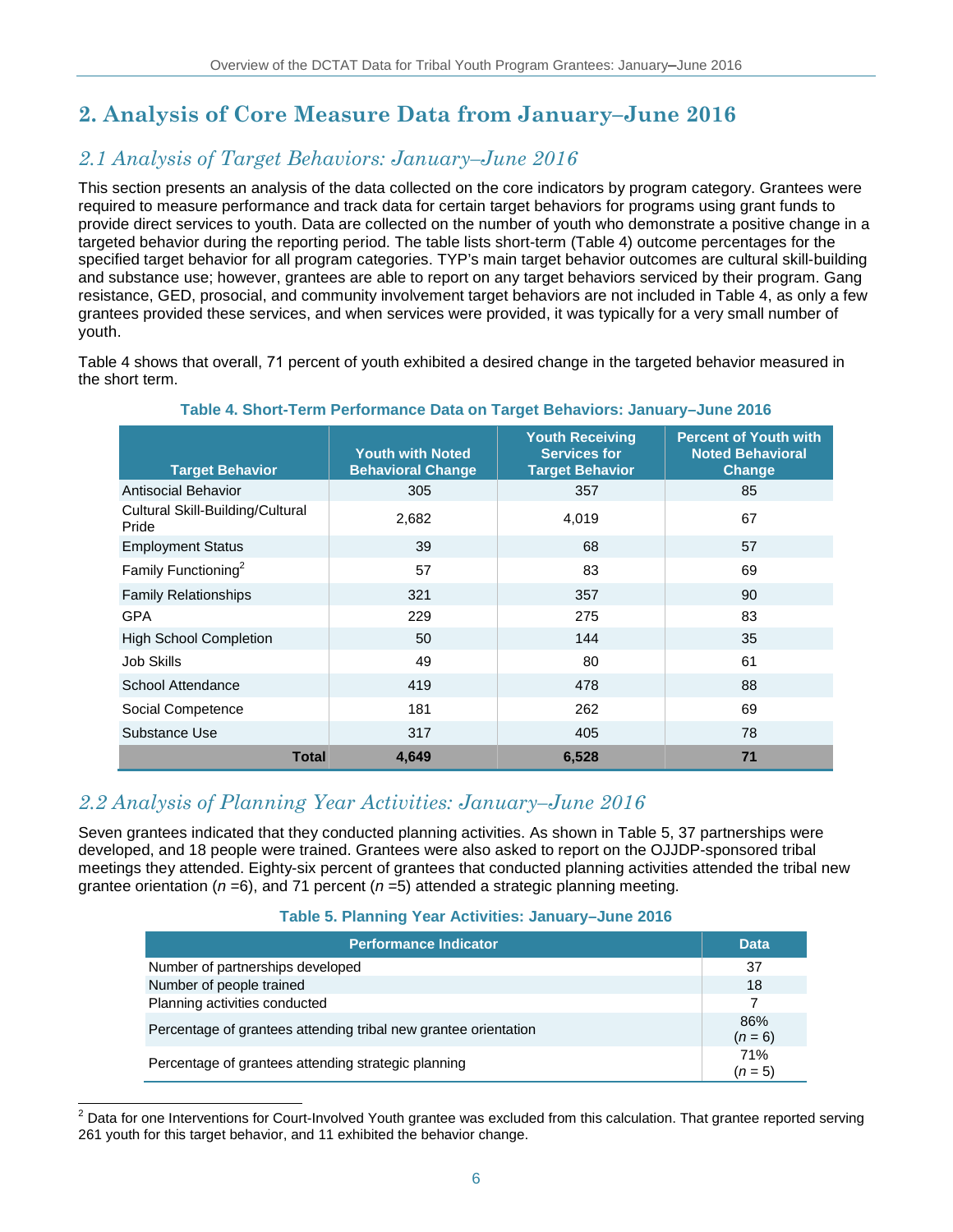Figure 6 illustrates the types of planning documents TYP grantees created. The largest number of grantees (*n* = 7) developed advisory board documents.



**Figure 6. Planning Documents Developed: January–June 2016**

### *2.3 Analysis of Prevention/Intervention/Alcohol and Substance Abuse Prevention: January–June 2016*

As shown in Table 6, 17,030 youth and/or families were served, 59 percent of whom were youth. Participants completed 116,904 service hours, with 90 percent completed by youth. Offending and reoffending rates were measured for program participants over both the short and long terms. Short-term data indicate that 10 percent of these youth who were tracked committed an offense, as did 9 percent who were tracked over the long term. Shortterm data indicate that 4 percent of youth reoffended, along with 90 percent reoffending 6–12 months after exiting the program.

#### **Table 6. Prevention/Intervention/Alcohol and Substance Abuse Prevention: January–June 2016**

| <b>Performance Measure</b>                                   | <b>Data</b>                                           |
|--------------------------------------------------------------|-------------------------------------------------------|
| Number of program youth and/or families served               | 17.030<br>Percent youth $= 59\%$<br>$(n = 10,043)$    |
| Number of service hours that youth and/or families completed | 116.904<br>Percent youth = $90\%$<br>$(n = 104, 994)$ |
| Percent of program youth who offended (short term)           | 10%<br>(120 out of 1,240 total)                       |
| Percent of program youth who offended (long term)            | 9%<br>$(42$ out of 489 total)                         |
| Percent of program youth who were victimized (short term)    | 14%<br>$(32 \text{ out of } 228 \text{ total})$       |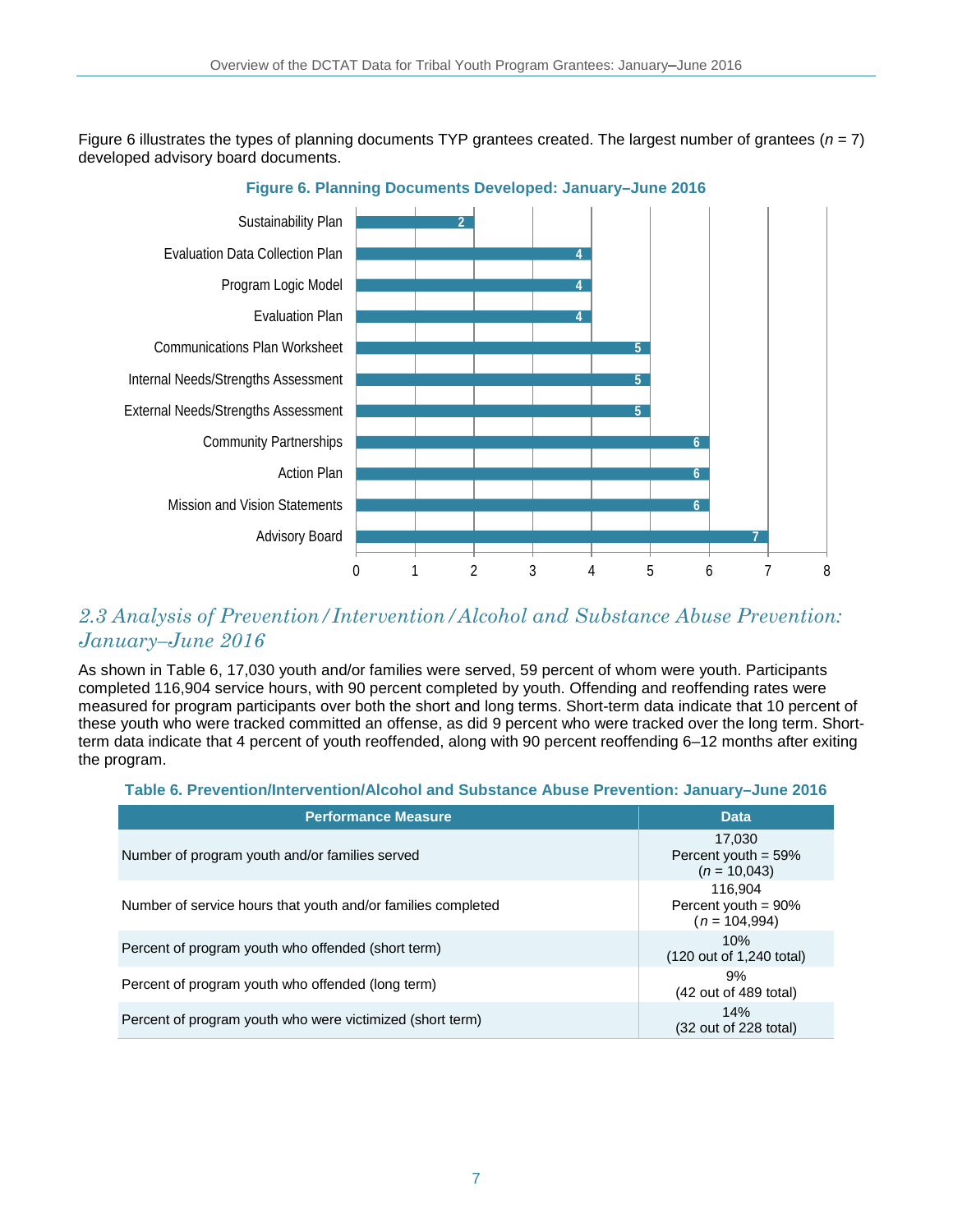| Percent of program youth who were victimized (long term)                | 9%<br>(34 out of 372 total)                    |
|-------------------------------------------------------------------------|------------------------------------------------|
| Percent of program youth who were revictimized (short term) $3$         | 11%<br>(9 out of 80 total)                     |
| Percent of program youth who were revictimized (long term) <sup>4</sup> | 8%<br>(5 out of 61 total)                      |
| Recidivism <sup>5</sup>                                                 | <b>Number</b>                                  |
|                                                                         |                                                |
| Percent of program youth who reoffended (short term)                    | 4%<br>(28 out of 772 total)                    |
| Percent of program youth who reoffended (long term) <sup>6</sup>        | 14%<br>$(12 \text{ out of } 83 \text{ total})$ |
| <b>Behaviors Among Alcohol/Substance Abuse Participants Only</b>        | <b>Data</b>                                    |

### *2.4 Analysis of Tribal Juvenile Justice System: January–June 2016*

Table 7 shows the percentage of youth served and staff trained under the tribal juvenile justice system program category. One hundred percent of the staff trained (*n* = 15) showed an increased knowledge of the program. Data collected on overall satisfaction with the Tribal Juvenile Justice System program indicated that 100 percent of staff, 99 percent of youth, and 99 percent of families were satisfied with it.

### **Table 7. Tribal Juvenile Justice System: January–June 2016**

| <b>Performance Indicator</b>                                                | <b>Data</b>                                      |
|-----------------------------------------------------------------------------|--------------------------------------------------|
| Number of people trained                                                    | 167                                              |
| Percent of program staff exhibiting increased knowledge of the program area | 100%<br>$(n = 15)$                               |
| Percent of youth satisfied with the program                                 | 99%<br>(328 out of 331 total)                    |
| Percent of families satisfied with the program                              | 99%<br>$(160 \text{ out of } 162 \text{ total})$ |
| Percent of staff satisfied with the program                                 | 100%<br>$(n = 19)$                               |

### *2.5 Analysis of Mental Health Program Services: January–June 2016*

Seven youth were served by mental health services. None of the participants completed the established program requirements successfully (Table 8).

| Table 8. Mental Health Program Services: January-June 2016 <sup>7</sup> |  |  |  |  |  |
|-------------------------------------------------------------------------|--|--|--|--|--|
|-------------------------------------------------------------------------|--|--|--|--|--|

| <b>Performance Indicator</b>                                   | <b>Data</b>                  |
|----------------------------------------------------------------|------------------------------|
| Number of mental health program youth and/or families served   | 23<br>Percent youth = $30\%$ |
| Number of mental health program youth and/or families screened | Percent youth = $0\%$        |

 $\overline{a}$  $^3$  This number only pertains to Interventions for Court-Involved Youth programs, as Prevention Service and Alcohol and Drug Abuse Prevention programs are not required to track and report revictimization data.

<sup>4</sup> This number only pertains to Interventions for Court-Involved Youth programs, as Prevention Service and Alcohol and Drug Abuse Prevention programs are not required to track and report revictimization data.

<sup>5</sup> The recidivism data only pertains to Interventions for Court-Involved Youth programs. Prevention Service and Alcohol and Drug Abuse Prevention programs are not required to track and report reoffending data.

 $6$  One Interventions for Court-Involved Youth grantee's data was excluded from this calculation. That grantee reported tracking 600 youth and that all 600 reoffended (long-term).

Only one grantee categorized one award as belonging to the mental health program service category. The data reflects what the grantee reported in the DCTAT for the reporting period. The grantee is not currently tracking measures relating to screenings, psychological evaluations, or completions.